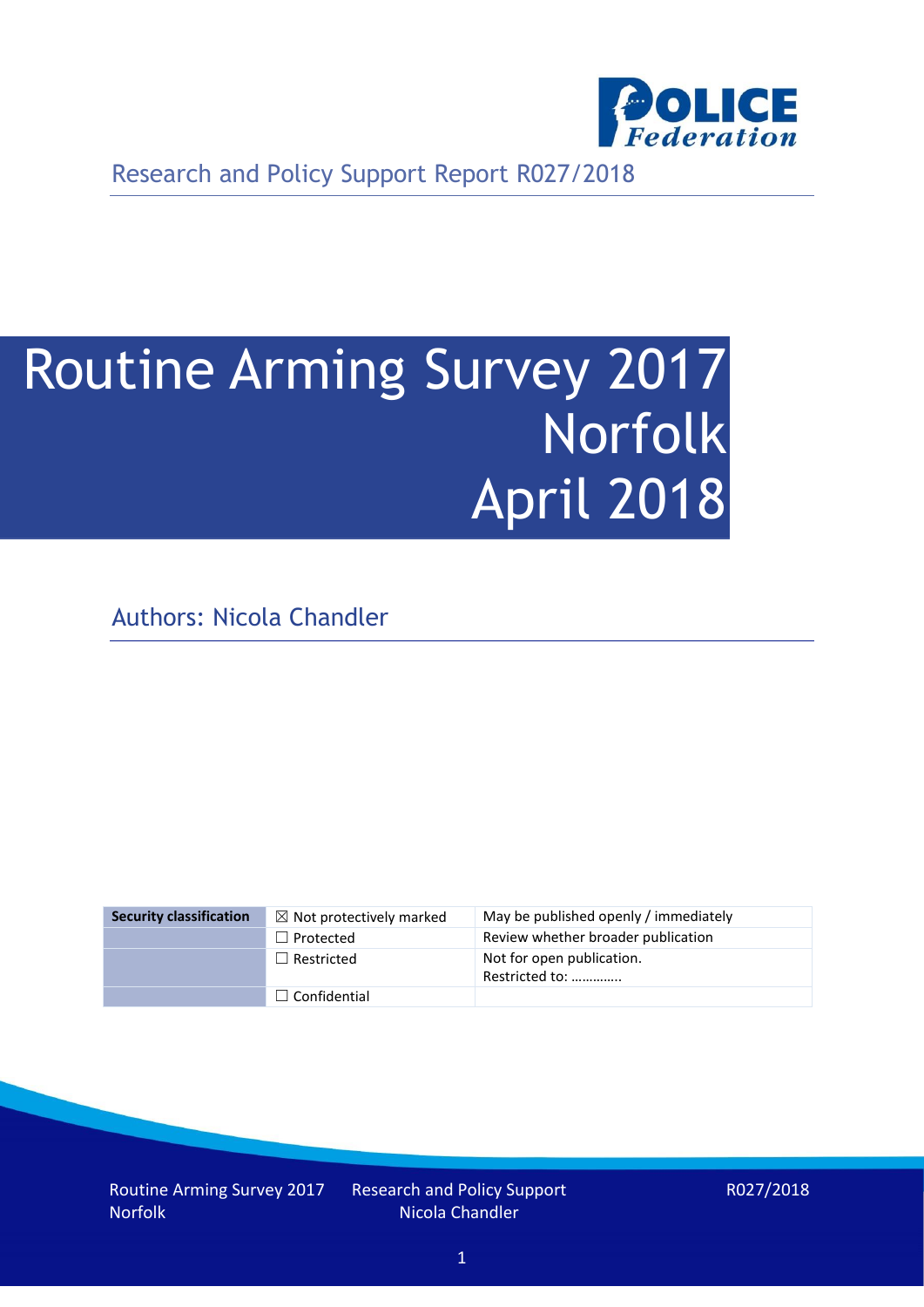## **INTRODUCTION**

This report provides a summary of responses to the PFEW routine arming survey received from respondents in Norfolk.

The PFEW routine arming survey was open between 31st July and 1st September 2017. The survey asked respondents about their experiences and attitudes in the following areas:

- Satisfaction with their current access to armed support
- Views on routine arming
- Views on other protective measures and equipment
- The number of times respondents had felt their life had been threatened at work in the last two years

Where appropriate, details of average responses for the police service as a whole are also presented, differences between the national and local responses have not been tested statistically and therefore any differences reported are for guidance only and must be treated with caution.

#### **RESPONSE RATE AND RESPONDENTS**

414 responses were received from respondents in Norfolk. This reflects a response rate of approximately 28%, based on Home Office figures from 2017. This compares to a national response rate of 27% of federated rank members.

The findings presented in this report have a margin of error of 4%. This margin of error has been calculated using the number of responses received from officers in Norfolk compared to the number of officers in the force as a whole. A margin of error of 5% or less is generally considered to be within the normal bounds of academic rigor. If this threshold has not been met, the results from this report must be interpreted more cautiously.

80% of responses from Norfolk were received from male officers and 20% of responses were from female officers. 77% of respondents were Constables, 18% were Sergeants and 6% were Inspectors or Chief Inspectors.

66% of respondents said that they were in a frontline role.

Research and Policy Support Nicola Chandler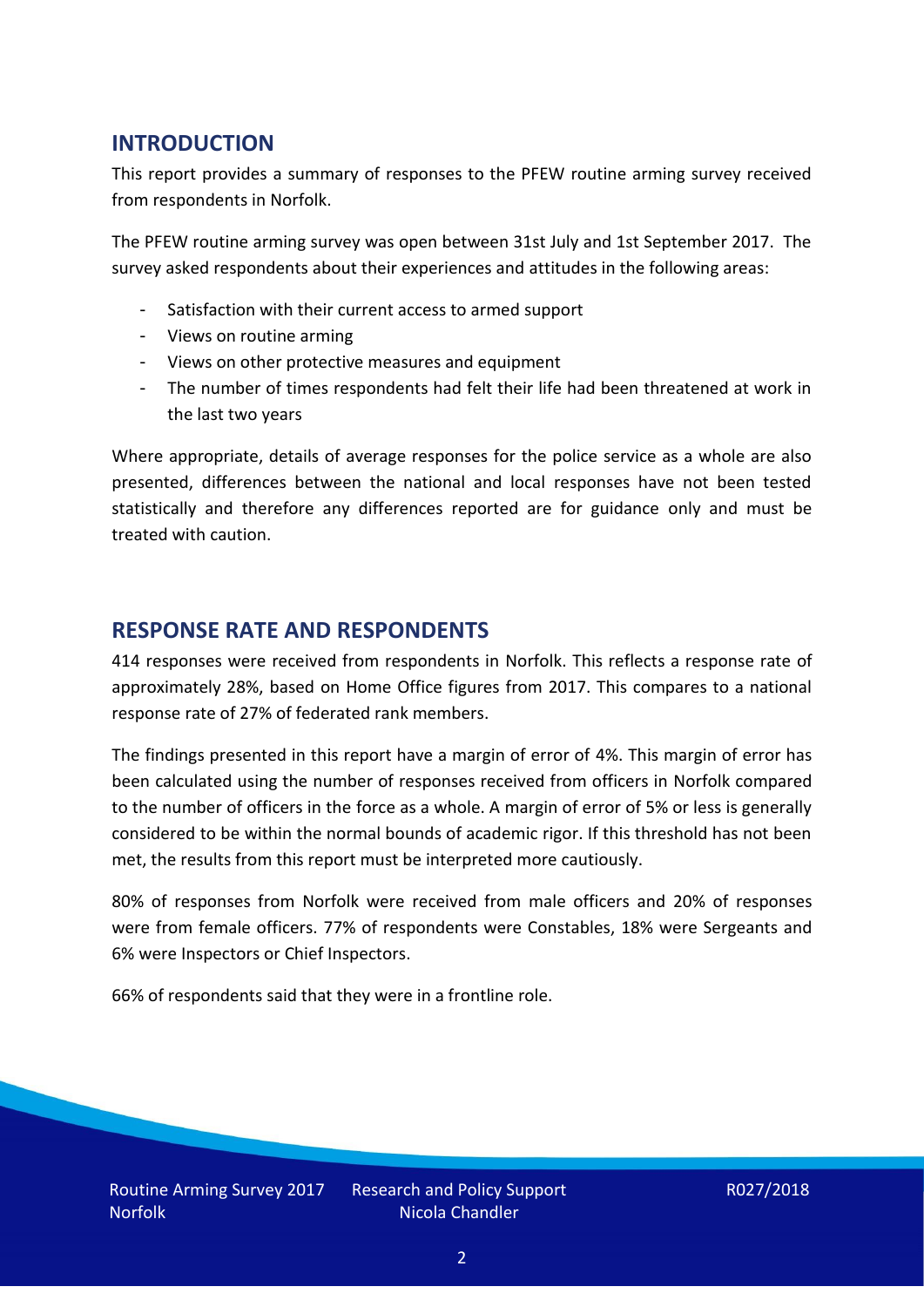## **SATISFACTION WITH CURRENT ARMED SUPPORT**

Of those respondents who had a view, 31% within Norfolk said that they were either very or fairy satisfied that armed support would be readily available should they require it. In comparison, 69% were either not very or not at all satisfied that armed support would be available.

Nationally, 43% of respondents were either very or fairly satisfied that armed support would be readily available should they require it.

|                                                                                               | <b>Very satisfied</b> | <b>Fairly</b><br>satisfied | Not very<br>satisfied | Not at all<br>satisfied |
|-----------------------------------------------------------------------------------------------|-----------------------|----------------------------|-----------------------|-------------------------|
| How satisfied are you<br>that armed support is<br>readily available should<br>you require it? | 3%                    | 28%                        | 38%                   | 31%                     |

## **VIEWS ON ROUTINE ARMING**

34% of respondents within Norfolk said that they were in favour of routine arming, insofar as they felt all officers should receive appropriate training and be armed at all times when on duty. This compares to 34% of respondents across England and Wales as a whole.

| <b>All police officers</b><br>should receive<br>appropriate training<br>and be armed at all<br>times when on duty | All police officers<br>should receive<br>appropriate training<br>and firearms should<br>be issued to them as<br>and when necessary | <b>Firearms should not</b><br>be issued to all<br>police officers, but<br>more officers should<br>receive appropriate<br>training and be issue | The present number<br>of officers who are<br>specially trained to<br>carry firearms is<br>about right |  |
|-------------------------------------------------------------------------------------------------------------------|------------------------------------------------------------------------------------------------------------------------------------|------------------------------------------------------------------------------------------------------------------------------------------------|-------------------------------------------------------------------------------------------------------|--|
| 34%                                                                                                               | 19%                                                                                                                                | 40%                                                                                                                                            | 7%                                                                                                    |  |

61% of respondents within Norfolk said that they would be prepared to be routinely armed whilst on duty. Nationally, this proportion was 55%. 8% of respondents within Norfolk, said

Routine Arming Survey 2017 Norfolk

Research and Policy Support Nicola Chandler

R027/2018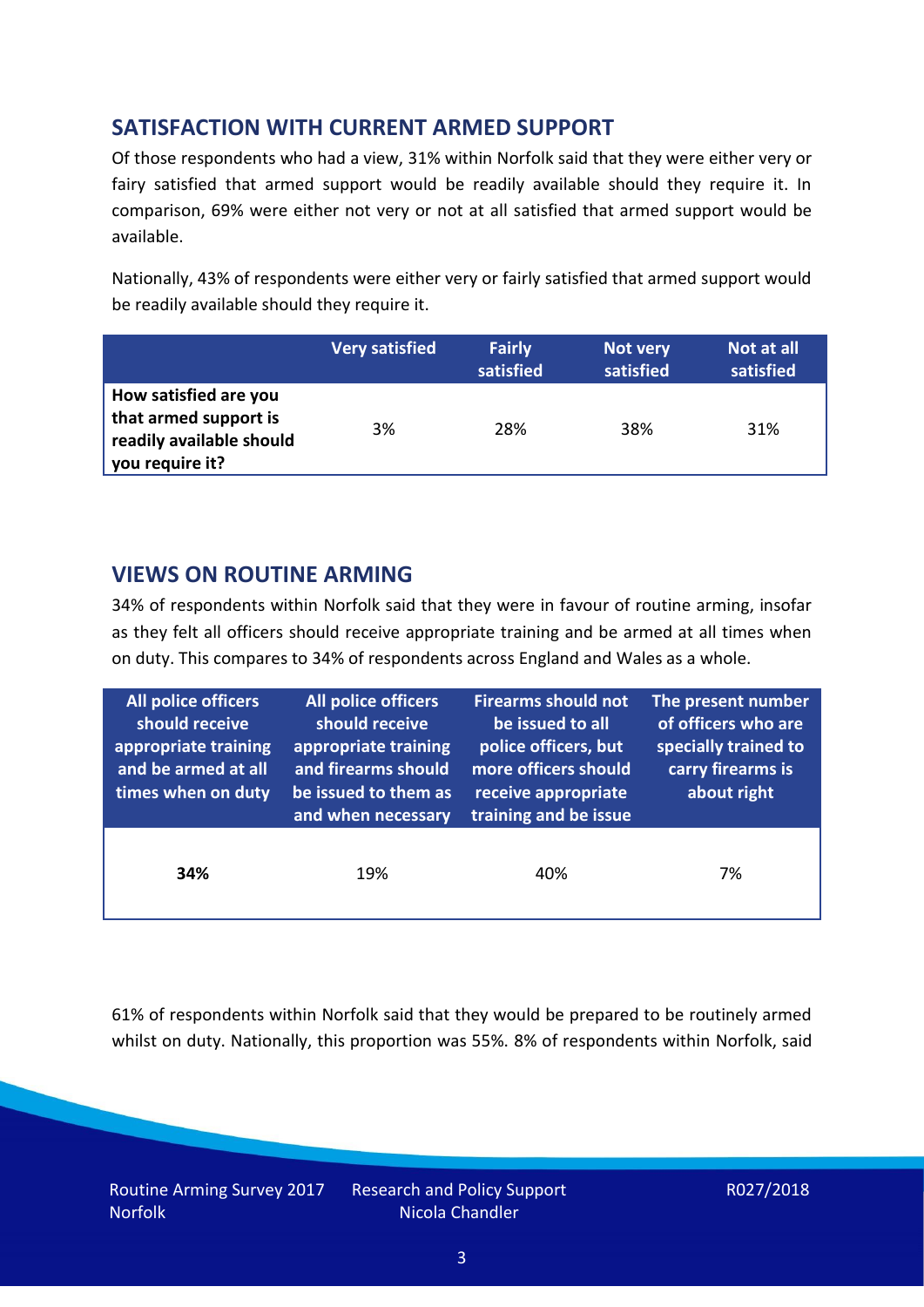that they would not carry a firearm whilst on duty under any circumstances, compared to 11% of respondents in England and Wales as a whole.

| I would be prepared<br>to carry a firearm at<br>all times on duty | I would be prepared<br>to carry a firearm<br>whilst on duty if<br>necessary | I would be prepared<br>to carry a firearm<br>whilst on duty if<br>ordered to do so | <b>Under no</b><br>circumstances would<br>I carry a firearm<br>whilst on duty |
|-------------------------------------------------------------------|-----------------------------------------------------------------------------|------------------------------------------------------------------------------------|-------------------------------------------------------------------------------|
| 61%                                                               | 20%                                                                         | 11%                                                                                | 8%                                                                            |

### **VIEWS ON OTHER PROTECTIVE MEASURES AND EQUIPMENT**

4% of respondents in Norfolk (for whom it is applicable to their role), said that they currently had access to double crewing at all times whilst on duty; 60%, said that they wanted access to double crewing at all times whilst on duty.

The proportion of respondents in Norfolk who said that they have access to double crewing at all times on duty is lower than the national figure, where 11% of respondents have access to double crewing.

29% of respondents in Norfolk (for whom it is applicable to their role), had access to Taser at all times whilst on duty; in comparison 84% said that they wanted to have access to Taser at all times whilst on duty.

The proportion of respondents in Norfolk who have access to Taser at all times whilst on duty is higher than the proportion of respondents in England and Wales who had access to Taser at all time, which was 22%.

22% of respondents in Norfolk (for whom it is applicable to their role), currently had access to Body Worn Video at all times whilst on duty; 79% wanted access to Body Worn Video at all times.

The proportion of respondents in Norfolk who have access to Body Worn Video at all times whilst on duty is lower than in England and Wales as a whole; nationally 55% of respondents reported having access to Body Worn Video at all times whilst on duty.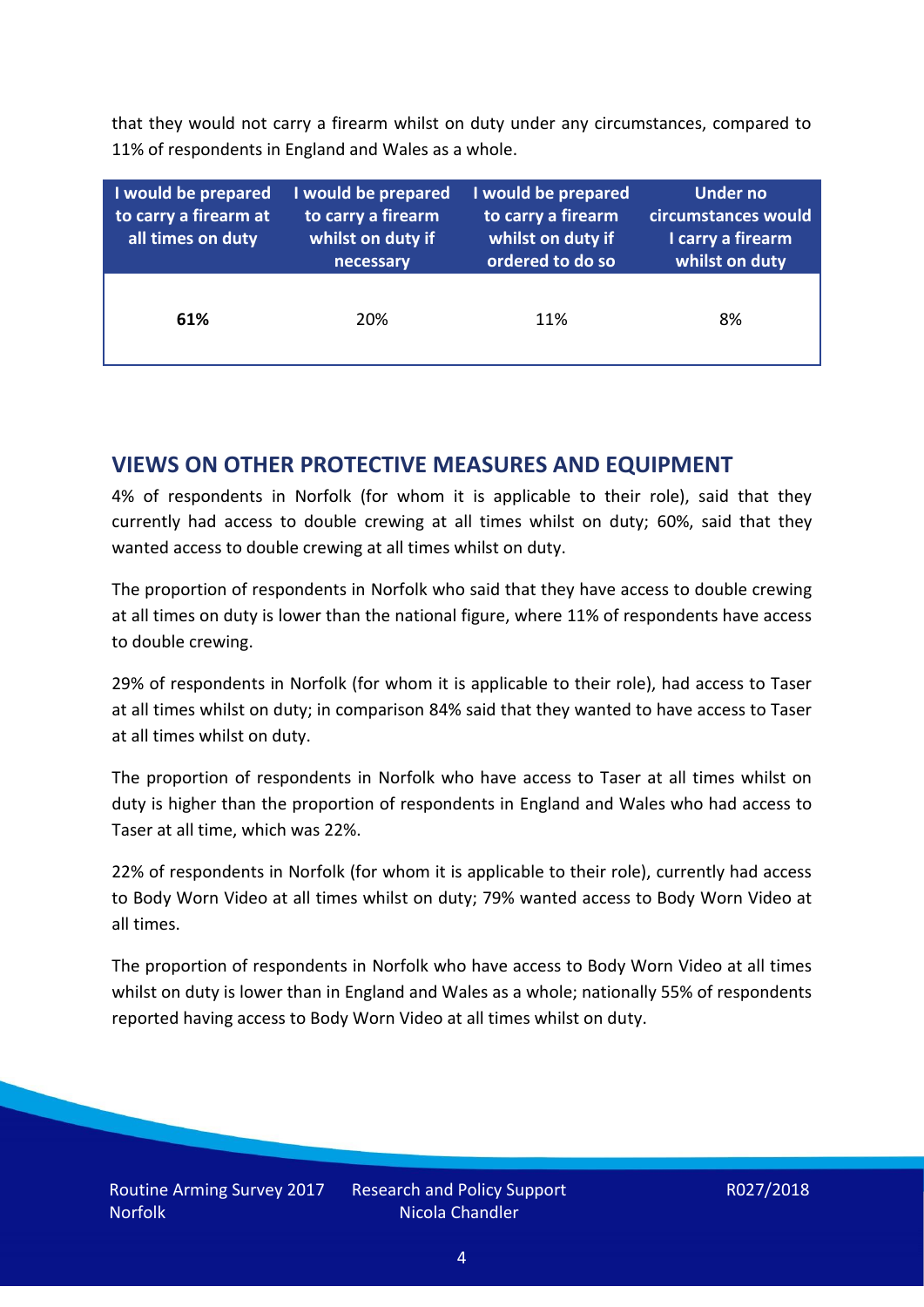| Officers regularly have access to (for<br>whom its applicable to their role): | <b>Double</b><br>crewing | <b>Body Worn</b><br><b>Video</b> | Taser |
|-------------------------------------------------------------------------------|--------------------------|----------------------------------|-------|
| <b>Never</b>                                                                  | 10%                      | 67%                              | 54%   |
| When deemed necessary by an officer<br>with appropriate authority             | 21%                      | 2%                               | 5%    |
| Upon my request whilst I am on duty                                           | 4%                       | 2%                               | 1%    |
| At all times whilst I am on duty                                              | 4%                       | 22%                              | 29%   |

#### **THREATS TO LIFE**

53% of respondents in Norfolk said that they had felt that their life was in serious danger at least once in the last two years as a result of a threat by a member the public whilst on duty. This is lower than the 54% of respondents within England and Wales as a whole who felt that their life had been in serious danger in the last two years.

A more detailed breakdown of the number of times respondents in Norfolk felt that their life had been in serious danger in the last two years is provided below.

|                                                                                                                                                                              | <b>None</b> | One | Two | Three to<br>four | <b>Five to</b><br>six | <b>Seven</b><br>or more |
|------------------------------------------------------------------------------------------------------------------------------------------------------------------------------|-------------|-----|-----|------------------|-----------------------|-------------------------|
| How many times in the<br>last two years have you<br>felt that your life was in<br>serious danger as a result<br>of a threat by a member<br>of the public, whilst on<br>duty? | 47%         | 15% | 15% | 13%              | 6%                    | 4%                      |

Research and Policy Support Nicola Chandler